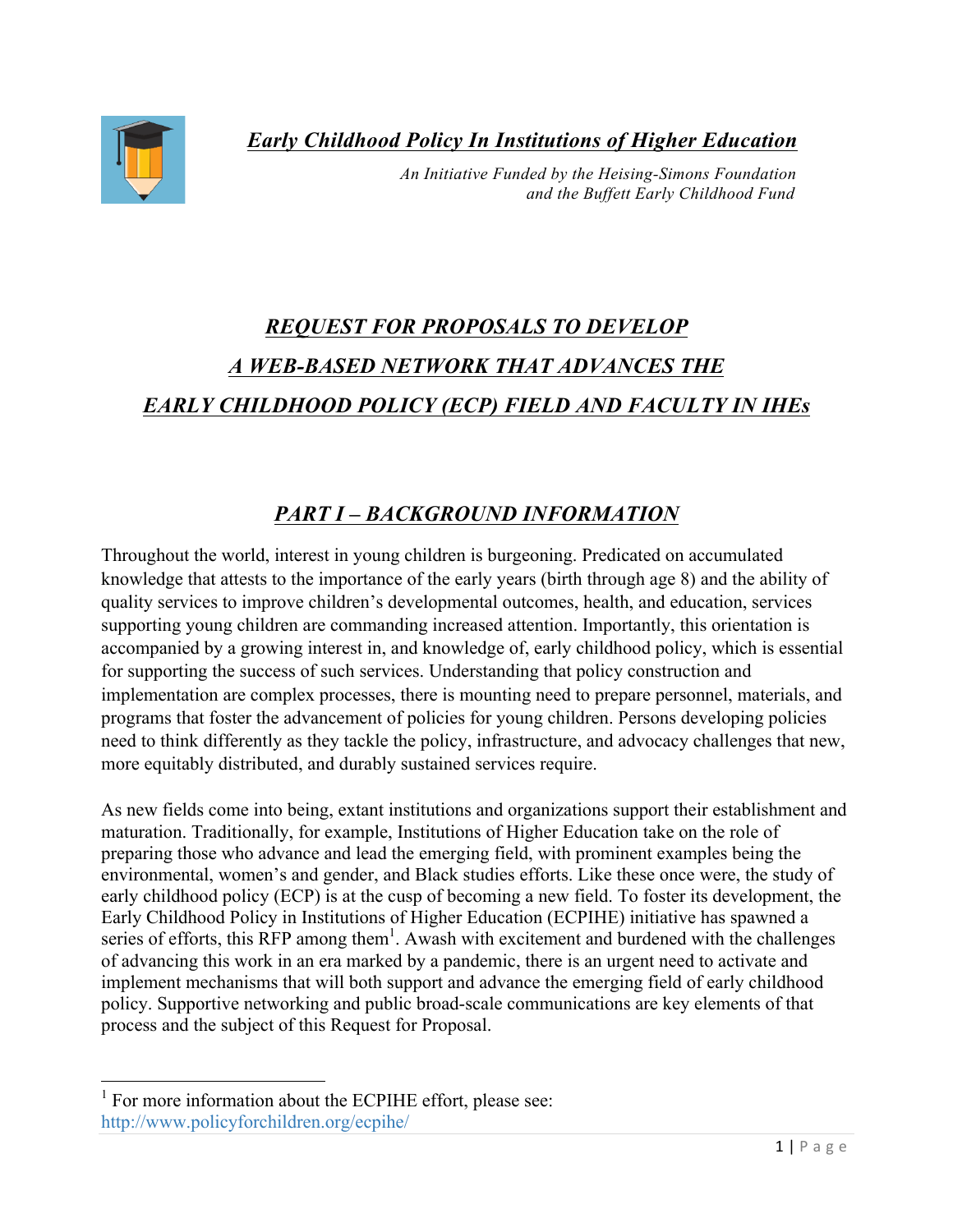# *PART II – OVERVIEW OF THE FUNDING OPPORTUNITY*

# *II.1. GOALS OF THE FUNDING OPPORTUNITY*

The goal of this RFP is to provide an opportunity for an entity interested in ECP to take the lead in developing a web-based network. This network will function as an interactive website with the goal of advancing the field and supporting higher education faculty and others interested in ECP work. As presently envisioned, the successful respondent to this RFP would provide the communication platform and strategies, leadership, and vision to enhance the work, scholarship, and teaching of those interested in implementing ECP services and in advancing the development of ECP as a field through a web-based network.

# *II.2. ANTICIPATED SCOPE OF SERVICES*

The funder is seeking the services of an organization/entity to develop and execute plans to support this goal by providing a virtual platform through which the public can become aware of ECP and IHE faculty can be supported in their efforts to elevate ECP to prominence in their own institutions, courses, and beyond. Funded over a two-year period, this opportunity seeks respondents who will launch a web-based network that will live in perpetuity. The network is envisioned as a vehicle for sharing information, materials, and promoting diverse opportunities for faculty engagement and discourse. With a primary focus on IHE faculty, the network should be designed to serve others who provide professional development as well as foster understanding of ECP beyond IHE.

Submitters can propose to use an existing early childhood and/or policy web-based platform tailored to meet the needs of this proposal. With the goal of the project in mind, successful bidders should propose the activities they think will best advance the ECP field and simultaneously establish and support a network of IHE faculty working in ECP. Proposals should address each of the three categories: Outreach, Structure/Strategy, and Accountability/Stability, with an explanation of what specifically is proposed for each. Options/ideas for potential proposal activities are listed under each category, although respondents to this RFP are encouraged to be inventive and consider other strategies, as well.

#### *II.2.a. Outreach*

Propose activities to support **outreach:** 

External – to facilitate public awareness through the web-based network

- Developing and implementing a communication plan for outreach to those unaware of ECP
- Implementing process/strategies for providing information to help establish a field of ECP

Internal – to foster networking among participants

- Implementing strategies for outreach to engage IHE faculty participants
- Establishing a process for planning and implementing different types of networking opportunities among participants
- Creating a process to solicit materials to share with network participants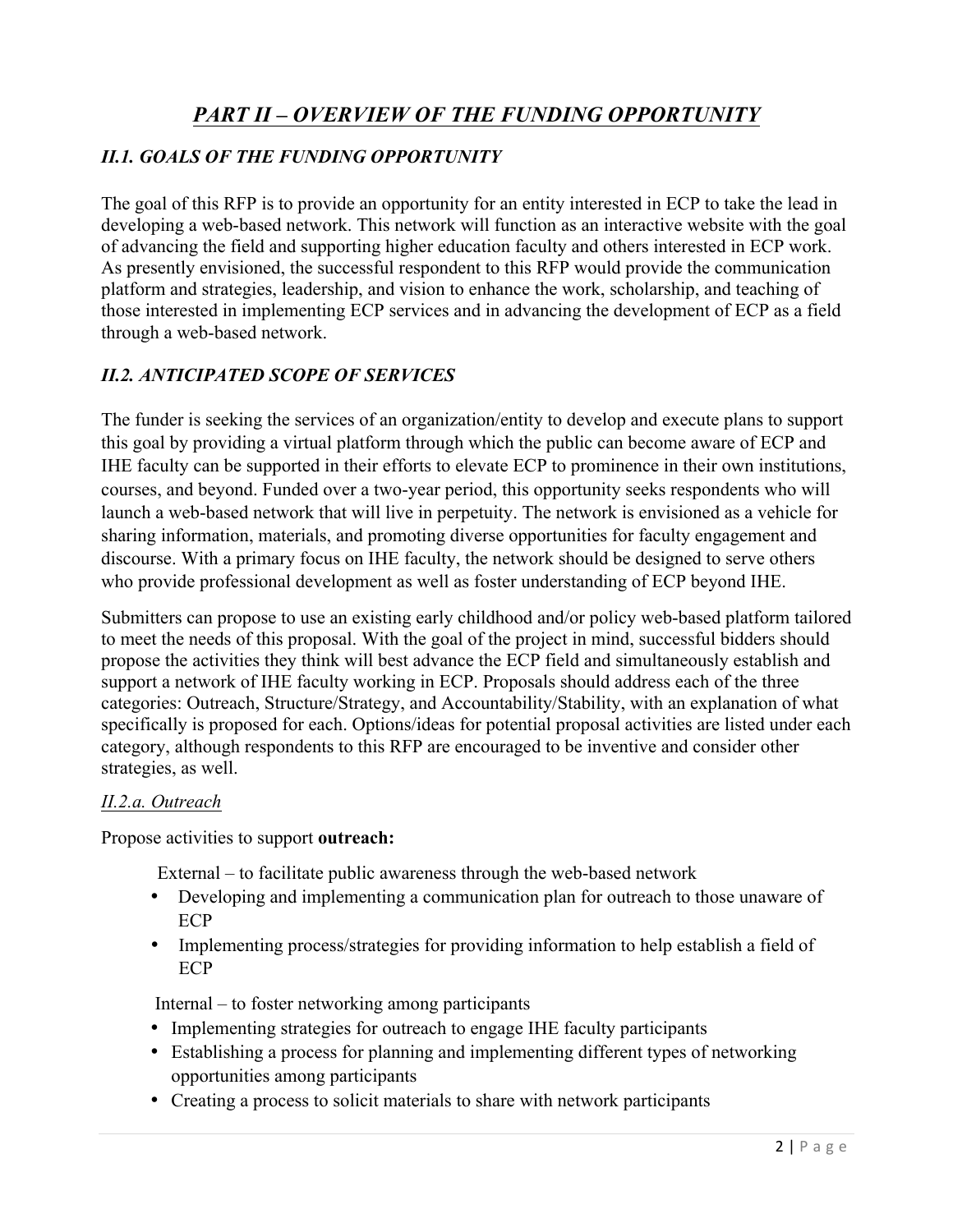- Designing a process for soliciting information about events of interest for participants and publishing a calendar of events
- Creating tips for members on how to chat/share/ask questions/etc.
- Establishing a process to track members/messages/documents/posts/etc.

# *II.2.b. Structure and Strategy*

Propose a **structure and strategy** to support virtual networking opportunities for faculty at IHEs and non-IHE professional development providers who are interested in furthering the ECP work:

- Providing IHE faculty members the opportunity to network with other faculty as they develop courses and other materials (a place to share syllabi, case studies, videos, readings, etc.)
- Providing informal opportunities for linkages among network participants
- Maintaining a calendar of events for faculty interested in early childhood policy
- Organizing and sharing activities/materials for the network

# *II.2.c. Accountability/Sustainability*

Propose activities to support **accountability/sustainability** including:

- Discerning how participation on the website will be monitored and reported
- Discerning how the web-based network will be evaluated and refined to meet the needs of participants
- Developing a sustainability plan for how the web-based network will be maintained once the 2-years of funding ends
- Sharing evaluation and accountability strategies
- Maintaining progress reports
- Presenting a sustainability plan (how will you maintain the website once the 2-year funding cycle ends)

# *II.3. BUDGET*

- Budget for 2 years
- Priority will be given to proposals that are under \$40,000
- Include budget justification and budget narrative
- Overhead is limited to 10%
- Indicate the in-kind value of submitter's resources that will advance this effort.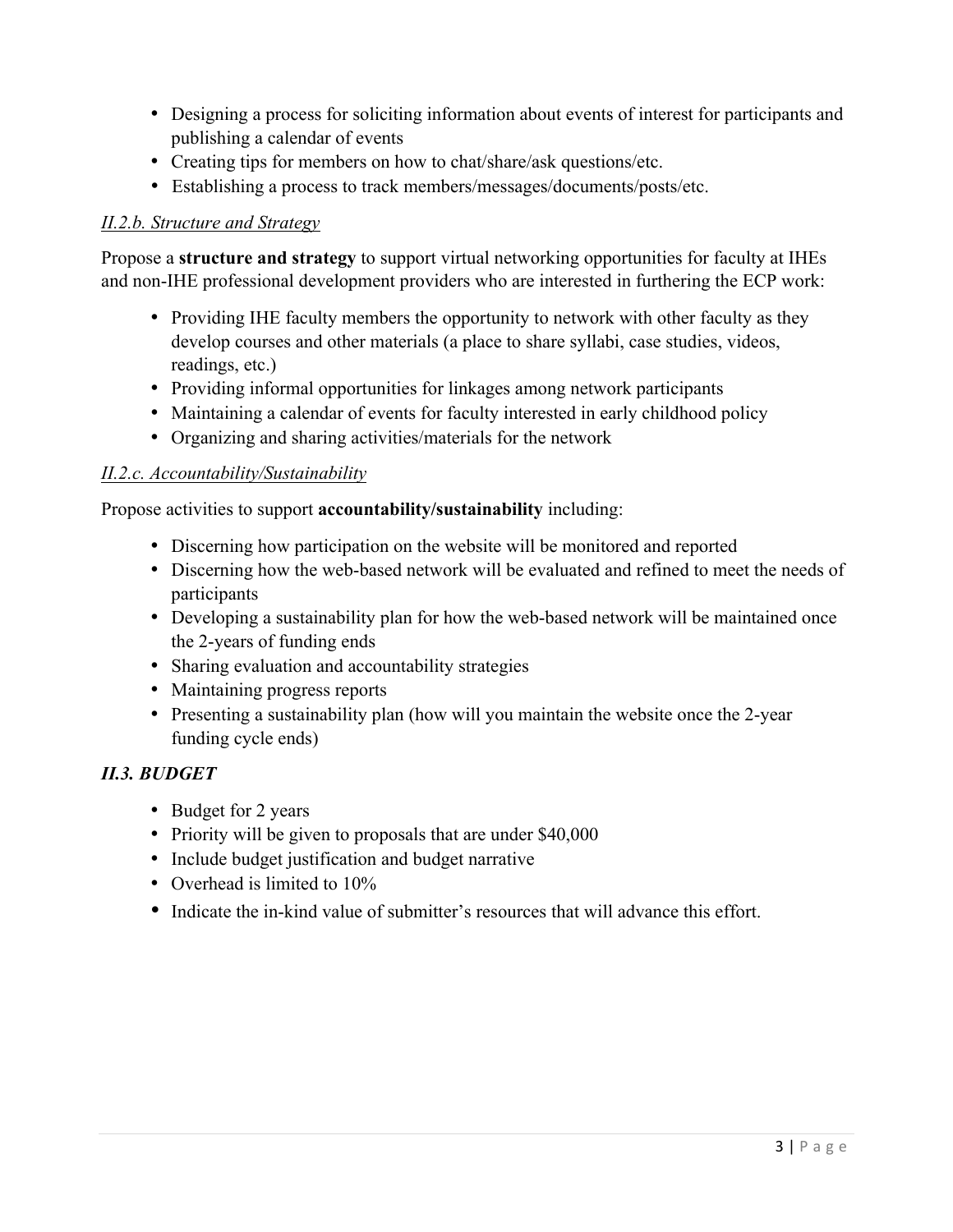# *PART III – GUIDANCE REGARDING REQUEST FOR PROPOSAL*

# *III.1. ELIGIBILITY CRITERIA*

With the goal of advancing a new field of inquiry and supporting faculty and professional development providers through a web-based network, the awardee will meet the following criteria:

## *III.1.a. Institution of Higher Education or Professional Organization/Entity*

Any IHE from the United States or an Early Childhood and/or Policy Organization may apply to this RFP.

# *III.1.b. Demonstrated Early Childhood Capacity*

The entity responding to this request must have experience in both the early childhood and policy arenas. Combined, the personnel proposed for this project must have content expertise.

# *III.1.c. Demonstrated Technological Capacity*

The entity responding to this request must have successful experience in designing and operating an interactive website.

## *III.1.d. Institutional/Organizational Willingness to Instantiate ECP Durably*

Responders to this RFP are welcomed from IHEs/organizations demonstrating commitment and capacity to perpetuate the ECP efforts when the ECPIHE funding is reduced or eliminated. A plan for instantiating the support for the network through the use of institutional, organizational, public, or private funding is necessary.

# *III.2. CONTENT OF THE SUBMITTED RFP*

## *III.2.a. Format*

A submission must, at a minimum, include the elements listed below within a document printed double-spaced on one side, 12-point font, and 1-inch margins for text (graphics are an exception to font size).

## *III.2.b. General Information and Bidder Background*

General Information. (Maximum one page.)

- Applicant Organizational Name
- Address
- Contact Person Information (name, telephone number, e-mail address)
- Legal Form of Bidder (e.g. sole proprietor, partnership, corporation)
- Size and Types of Services Offered
- Federal ID Number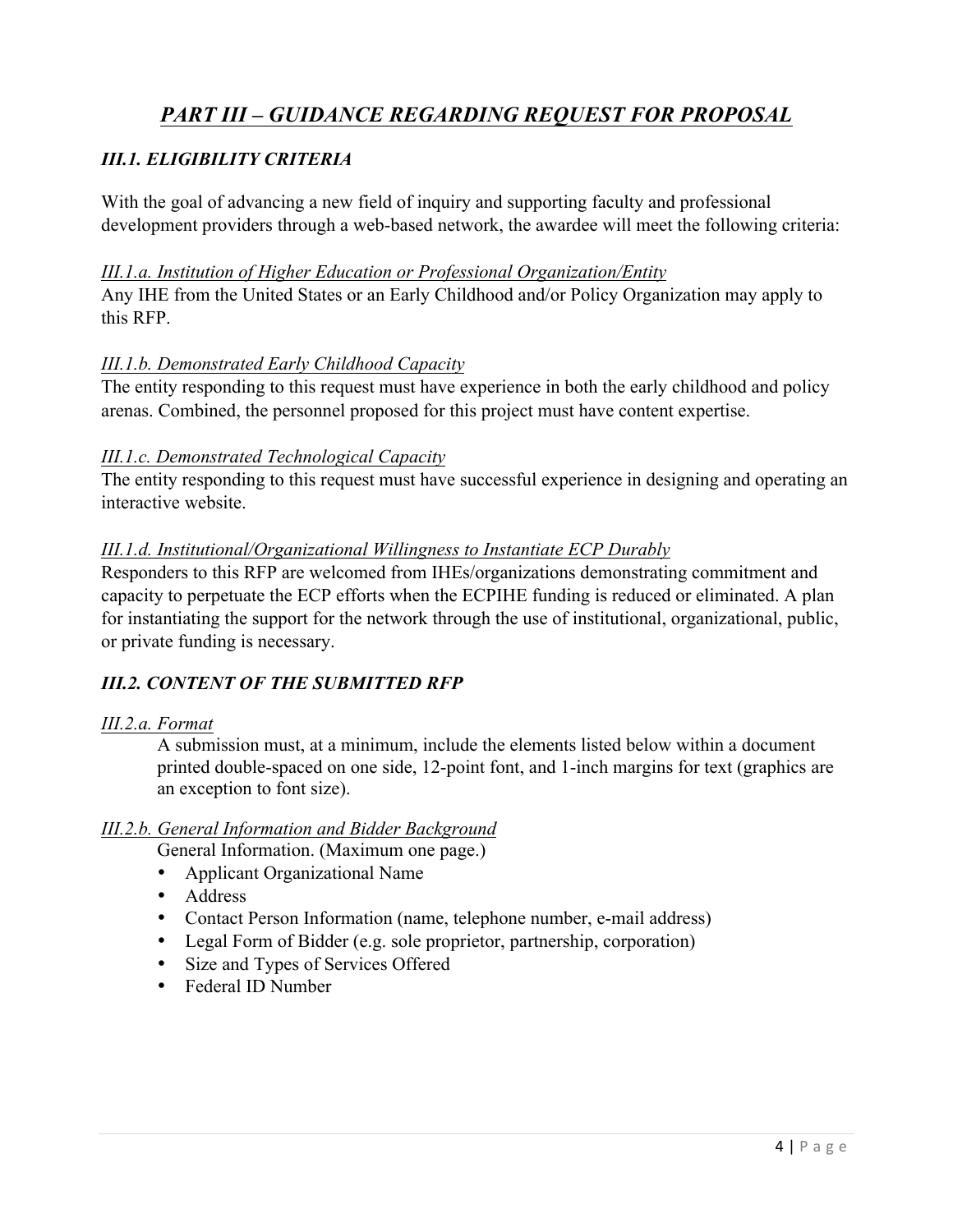# *III.2.c. Personnel*

- A general overview with names and credentials of the team that would work on this project, including general roles and percentage of effort of each person. (Maximum two pages.)
- One-page summaries/resumes of the primary project personnel. (Maximum four persons, with one page for each.)

## *III.2.d. Project Description*

• A narrative outlining the organization's plan for the project (scope of work). This may include innovative ideas that support the effort and that go beyond the required elements. In addition, include the projected number of users within the system as you describe the capacity of the platform. (Maximum eight pages.)

## *III.2.e. Timeline*

• A timeline of all proposed activities. (Maximum one page.)

# *III.2.f. Agreement to Meet Accountability Requirements*

• An indication of willingness to submit semi-annual narrative reports delineating the progress and challenges associated with implementation. Please indicate your willingness to submit annual fiscal accountings of all expenditures. (Maximum one page.)

## *III.2.g. Sustainability Plan*

• A plan delineating your plans to continue, if not expand, this network beyond the 2 years of funding provided in this RFP. (Maximum one page)

## *III.2.h. Budget and Budget Justification*

• A 2-year budget broken out by years and a budget justification for all of the expenses, with in-kind contributions noted and an overhead rate of no more than 10% requested. (Maximum three pages.)

# *III.3. SELECTION CRITERIA*

The award will be made to a responsive and responsible organization(s) based on the best value, the quality of the proposed project, and professional capability that has been described above. The proposal will be judged based on the categories below:

- The overall plan for Early Childhood Policy Web-Based Network, including required components and any innovative ideas presented (40%)
- The education, experience, knowledge, skills, and qualifications to provide the required services (20%)
- The sustainability plan for going beyond the 2-years funded via this grant (20%)
- The competitive cost of services—budget and budget justification (20%)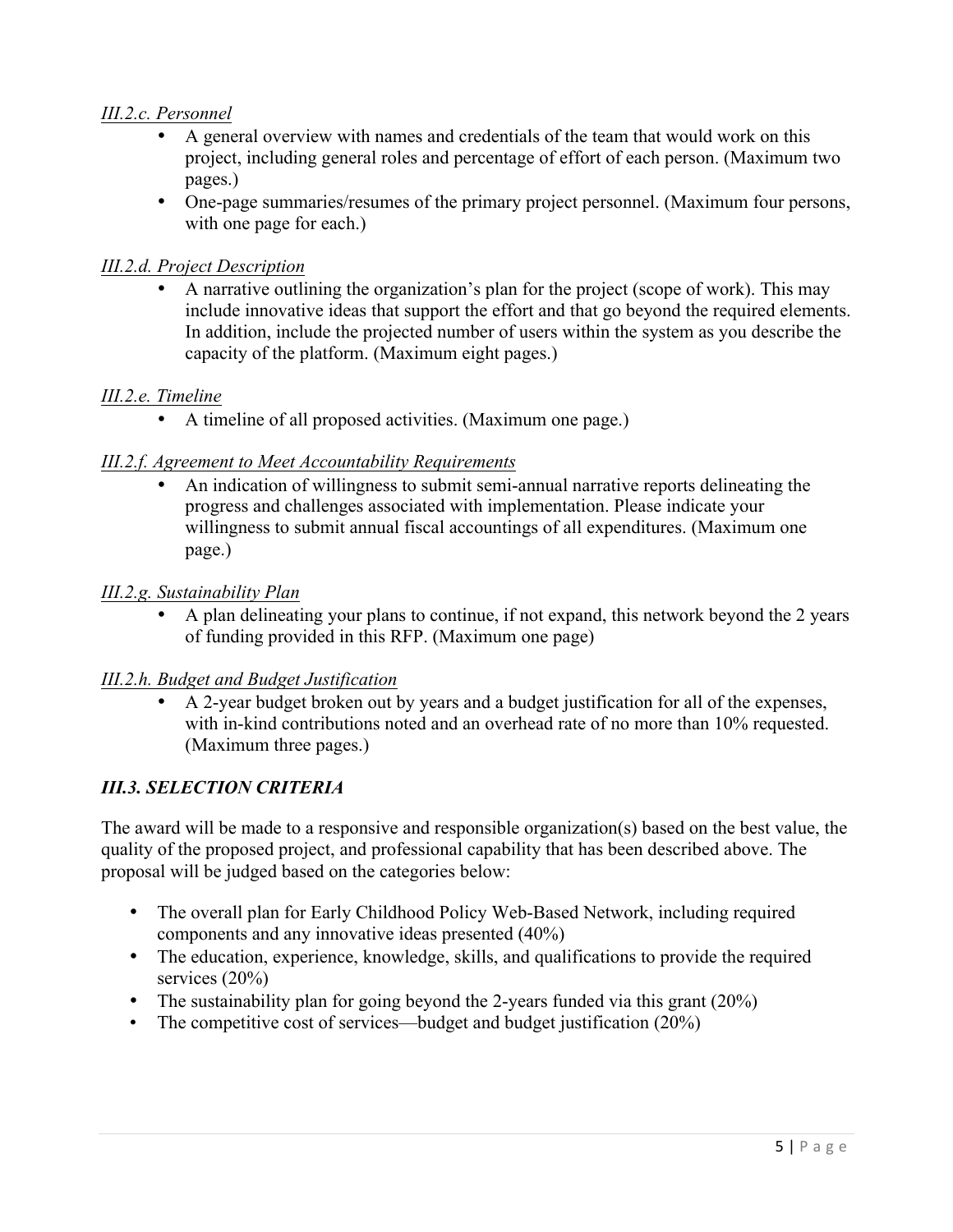# *III.4. ANTICIPATED SCHEDULE*

Request for Proposal Released: October 1, 2020 at **http://policyforchildren.org/ecpihe/**.

Deadline for Bidders to Submit Questions\*: October 20, 2020

Response to Bidder Questions: October 28, 2020

Final Date for Submission\*: November 23, 2020

Selection of Top Bidder/Notification to Unsuccessful

Bidders: December 10, 2020

Contract Finalized and Work Begins: January 1, 2021

## **\*Bidder Questions and Final Submission should be sent to:**

- Sharon Lynn Kagan at slk99@tc.columbia.edu
- Kathy Thornburg at thornburgk@missouri.edu

# *III.5. LEGAL TERMS AND CONDITIONS*

1. Independent Status:

a) Awardee is not an agent of the College, and therefore is not authorized to transact business or make any commitments for the College unless expressly authorized in writing by an officer of the College. Likewise, the College is not an agent of the Awardee, and therefore is not authorized to transact business or make any commitments for the Awardee unless expressly authorized in writing by an officer of the Awardee.

b) The College does not pay or withhold federal, state, or local income tax or other payroll tax of any kind on behalf of Awardee or Awardee's employees. Neither Awardee, nor Awardee's employees are eligible for, or entitled to participate in any of the College's pension, health, or any other benefit plans. Awardee is responsible for the payment of all required employment-related taxes and fees, payroll taxes, including, but not limited to income taxes, Social Security taxes, Federal Unemployment Compensation taxes, and any other fees, charges, licenses, or payments required by federal, state or local law.

- 2. Report and Audit: Awardee certifies that he/she meets the applicable reporting and audit requirements of the College and grantor (if any) maintains books and records as required by the Internal Revenue Service. The College, or its authorized representatives will, until seven (7) years after final payment under this Agreement, have access to any of Awardee's records related to this Agreement for the purpose of conducting audits. The period of access for records will continue after all disputes are settled.
- 3. Conflict of Interest:
	- a) Awardee will disclose any known or potential conflict of interest during the Term of the Agreement. This disclosure will initially be made in writing to the Office of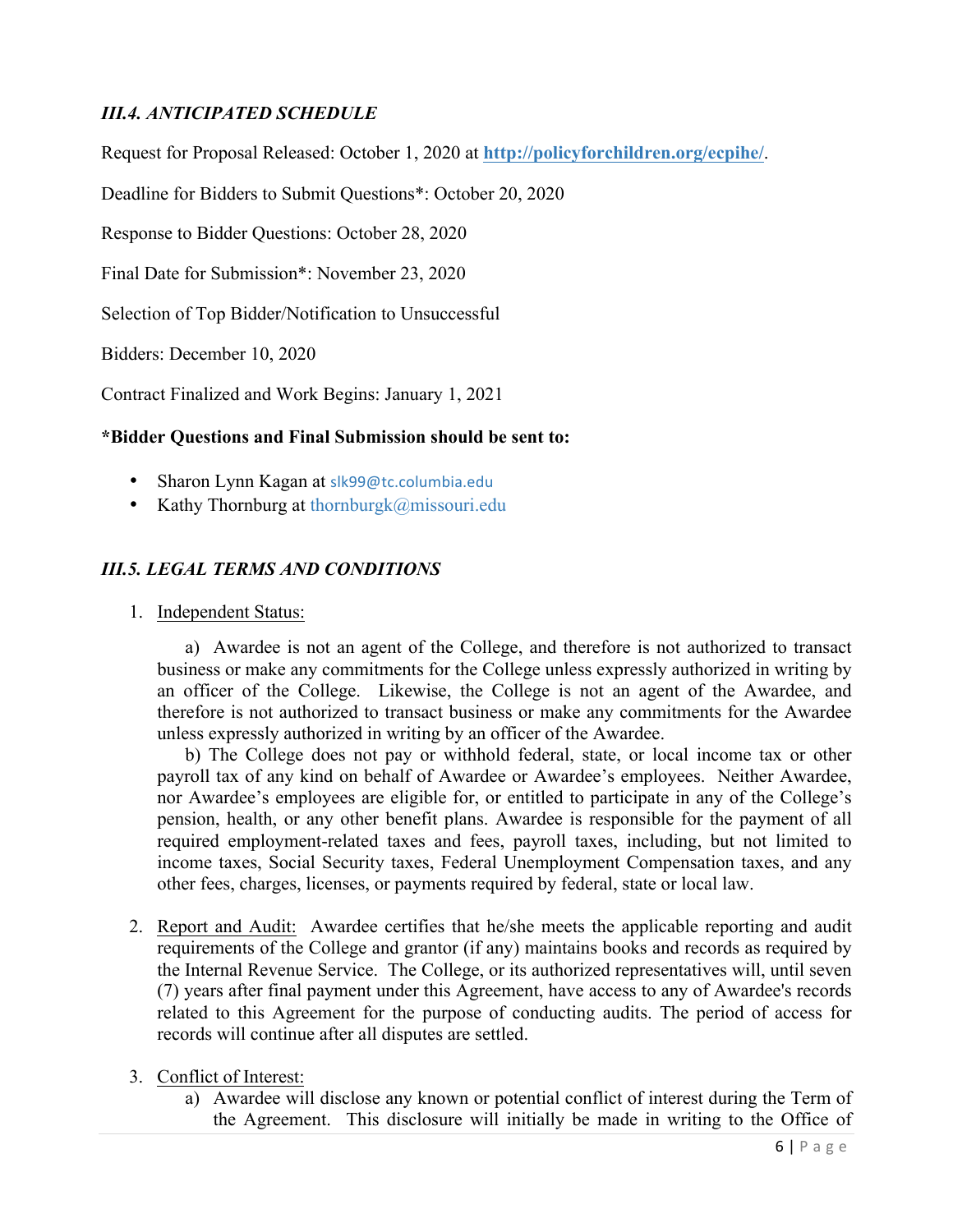General Counsel by completing the Conflicts of Interest form prior to executing this agreement. Any subsequent conflicts or any situations or activities that might give the appearance of a conflict of interest must be immediately reported to the Office of General Counsel, by emailing the office at general counsel (a)tc.columbia.edu.

- b) For purposes of this paragraph, the term "conflict of interest" or "potential conflict of interest" means any situation or circumstance in which Awardee, or Awardee's employees, or any of Awardee's family members or any affiliated business or associate either (i) has an existing or potential financial or other material interest that impairs or might appear to impair the individual's independence or objectivity of judgment in the discharge of responsibilities to the College, or (ii) receives a financial or other material benefit from knowledge of information obtained from or confidential to the College, or (iii) has the opportunity to influence business decisions internal or external to the College in a way that could lead to personal or other gain or advantage, or (iv) have any other relationship with the College.
- c) If, at any time, the College determines that Awardee is in violation of any representation under this Paragraph, College may immediately terminate this Agreement upon written notice to Awardee, and the College will have no further obligation to Awardee under this Agreement. The College reserves the right to take any other lawful action against any Awardee who has failed to fully disclose any conflict or potential conflict of interest.
- 4. Assignment: Awardee may not assign, delegate or subcontract the Services to be performed under this agreement, either in whole or in part, without the prior written consent of the College, which the College may grant or withhold in its discretion.
- 5. Indemnification and Limitation on Liability:
	- a) Awardee agrees to defend, indemnify and hold harmless the grantor (if any), College and their respective affiliates, trustees, officers, agents and employees from any liability or loss arising from Awardee's performance under this Agreement. The College reserves the right to retain funds, which would be due to Awardee under this Agreement until all disputes are settled.
	- b) No limitation on liability will apply to Awardee's obligation to defend, indemnify **the grantor (if any), Teachers College, Columbia University, and their respective affiliates, trustees, officers, agents and employees, volunteers, and representatives**, or to Awardee's obligation to provide insurance, nor will it reduce the payment of proceeds from any insurance coverage that Awardee is obligated to furnish under this Agreement.
	- c) There will be no limitation on liability for any violation of the Family Educational Rights and Privacy Act ("FERPA") or The Health Insurance Portability and Accountability Act of 1996 ("HIPAA").
- 6. Confidentiality:
	- a) If Awardee receives or has access to confidential or proprietary information of the College, Awardee will hold such information confidential and will not, disclose or use the information in any way other than to complete the Services. The Term "Confidential or Proprietary Information" means any nonpublic information concerning the College or its officers, directors, trustees, alumni, students or its programs.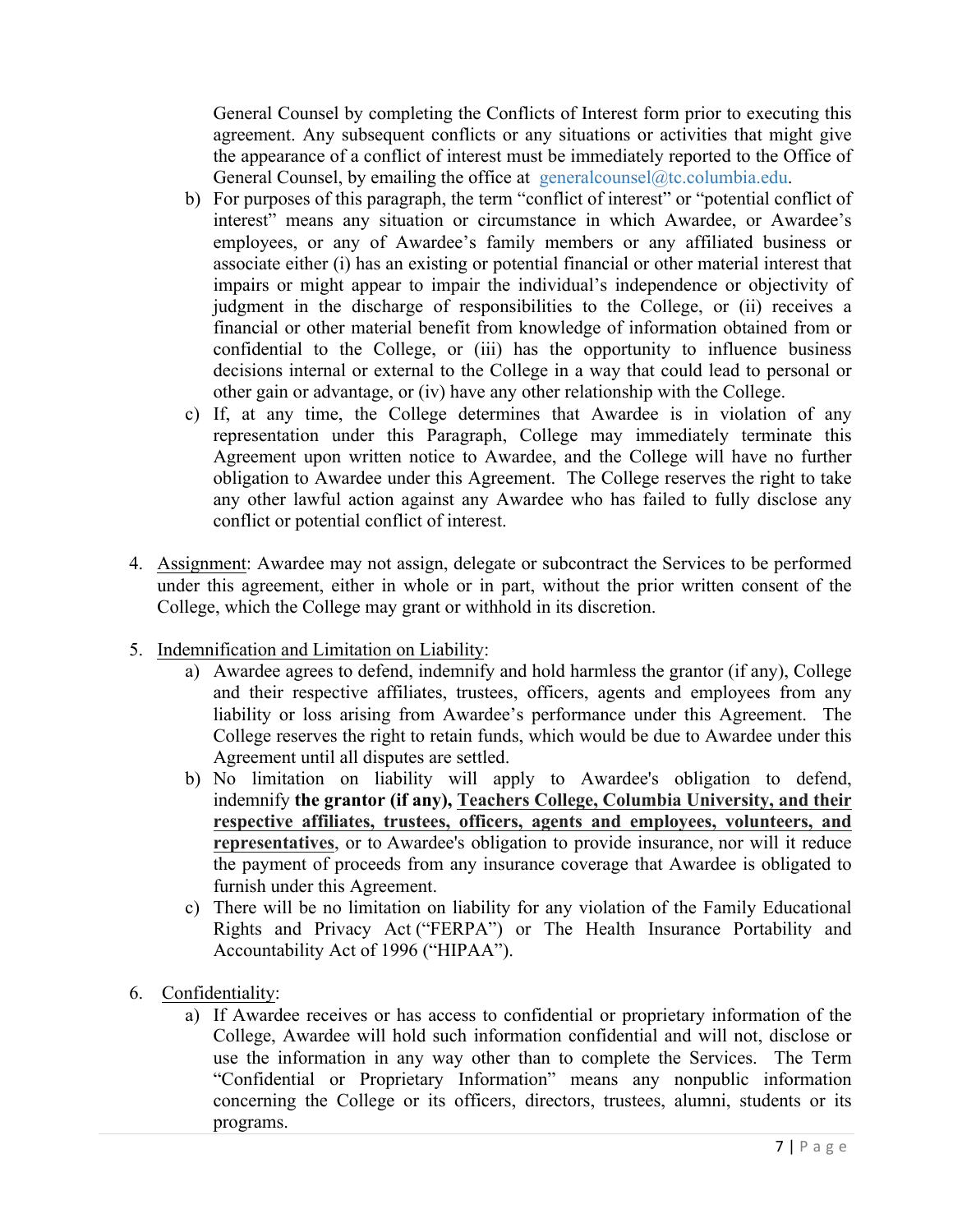- b) Awardee's confidentiality obligations include maintaining appropriate safeguards to avoid loss or damage and prevent unauthorized access to or disclosure of any Confidential or Proprietary Information.
- c) Awardee agrees to comply with any applicable confidentiality provisions of FERPA and HIPAA.
- d) Upon completion or Termination of this Agreement, Awardee will return or destroy all such Confidential or Proprietary Information as instructed by the College, unless otherwise agreed in writing.
- 7. Force Majeure and Measures to Prevent the Spread of Infectious Disease:
	- a) Neither Party will be liable for any delay or failure to perform its obligation under this Agreement if prevented from doing so by acts of God, acts of war, acts of civil disturbance or terrorism, governmental restraints, outbreaks of infectious disease (including quarantines and limitations on activities that result therefrom), utility or communications failures, or any other causes that the affected Party could not, with reasonable care, control or prevent. If such an event occurs, the affected Party will notify the other Party, and both will use their best efforts to resume their obligations under this Agreement. If the delay or failure continues for longer than thirty (30) days, the unaffected Party may terminate this Agreement upon not less than five (5) days written notice to the affected Party.
	- b) The College agrees to abide by all governmental advice and orders for closure and the Awardee agrees to abide by all applicable governmental advice or orders for quarantine, self-quarantine, isolation or self-isolation designed to reduce the spread of epidemic disease. If this situation occurs and affects performance under this Agreement, the affected Party may invoke this Force Majeure Clause.
- 8. Payments to Employees and Solicitation of Gratuities: Awardee agrees that no part of any amount paid to Awardee under this Agreement will be paid directly or indirectly to an employee of the College as wages, entertainment, compensation, or gifts.
- 9. Choice of Law/Jurisdiction: This Agreement will be governed and interpreted in accordance with the laws of the State of New York without regard to conflict of law principles. The location and jurisdiction for the resolution of any disputes arising under this Agreement will be in the State or Federal court located in the County, City and State of New York.
- 10. Legal Fees: If any legal action arises out of this Agreement the prevailing Party as determined by the court, arbitrator or administrative agency, will be entitled to reasonable legal fees, costs and expenses incurred in the action.
- 11. Use of Name: Neither Party to this Agreement will make use of the other's name, logo, symbol, image or that of any member of the other's staff for any purpose, including but not limited to publicity or advertising purposes without prior written approval of the other Party in each instance.
- 12. Rights in Data and Work Product: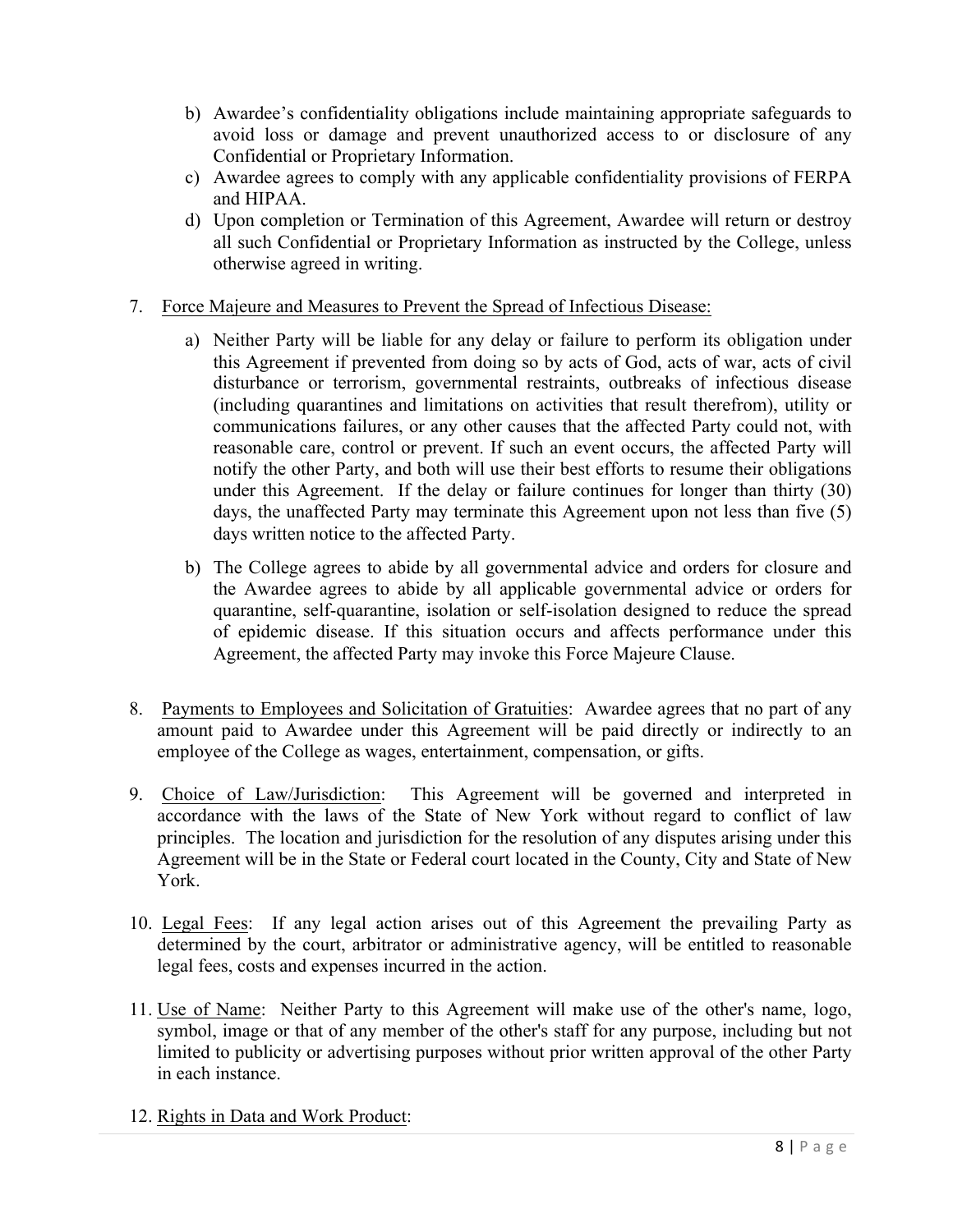- a) Work Product is all work created under this Agreement, including all information and material (in any form) relating to the Services ("Work Product"). Work Product includes but is not limited to data obtained, customized work product conceived, developed or reduced to practice, and all other information of a scientific, technical or artistic nature. The Awardee will retain exclusive intellectual property rights in all Work Product created by Awardee. The term Work Product herein does not include work previously created or copyrighted by others and not created under this Agreement. Awardee will make all work product available to the College in accordance with the Request for Proposal.
- b) Awardee will assure that work product will not infringe on the intellectual property right of any third party. Awardee shall defend, indemnify, and hold harmless the College, its trustees, officers, directors, employees and agents for any liability and any related costs and reasonable attorney's fees incurred due to any actual or alleged infringement.
- c) Awardee agrees that all Services will be conducted in a lawful and ethical manner. Awardee will not distort or give false information or act in any other fraudulent or criminal manner in the gathering of information under the Agreement.
- 13. Quality of Work: Awardee agrees that all work performed will conform with this Agreement and the RFP, be free from errors, and be of professional quality according to applicable industry standards.
- 14. Compliance with Americans Disabilities Act, other Applicable Laws and College Rules:
	- a) Awardee must certify via the Voluntary Product Accessibility Template ("VPAT") that its electronic and information technology products and services are in compliance with the Americans with Disabilities Act ("ADA"). Additionally, the College uses the completed VPAT to assess the accessibility of electronic and information technology products and services. At a minimum, the Awardee must specify how the features and functional characteristics of its products or services meet the Section 508 Standards. The VPAT template is available at https://www.itic.org/policy/accessibility/. Awardee shall defend, indemnify and hold harmless the College, its trustees, officers, directors, employees and agents for any liability and any related costs and reasonable attorney's fees related to any claim that its products or services do not comply with the ADA.
	- b) Awardee will comply with all applicable laws, rules, regulations, orders, requirements, policies and procedures in performing the Services, including the requirements of any funders.
- 15. Severability and Modifications:
	- a) If any part of this Agreement is unenforceable, but would be enforceable if appropriately modified, then the provision will apply with the minimum modification necessary to make it valid.
	- b) If any part of this Agreement is unenforceable and cannot be modified, the remaining portion of this Agreement will continue in a manner that is consistent with the intentions of the parties.